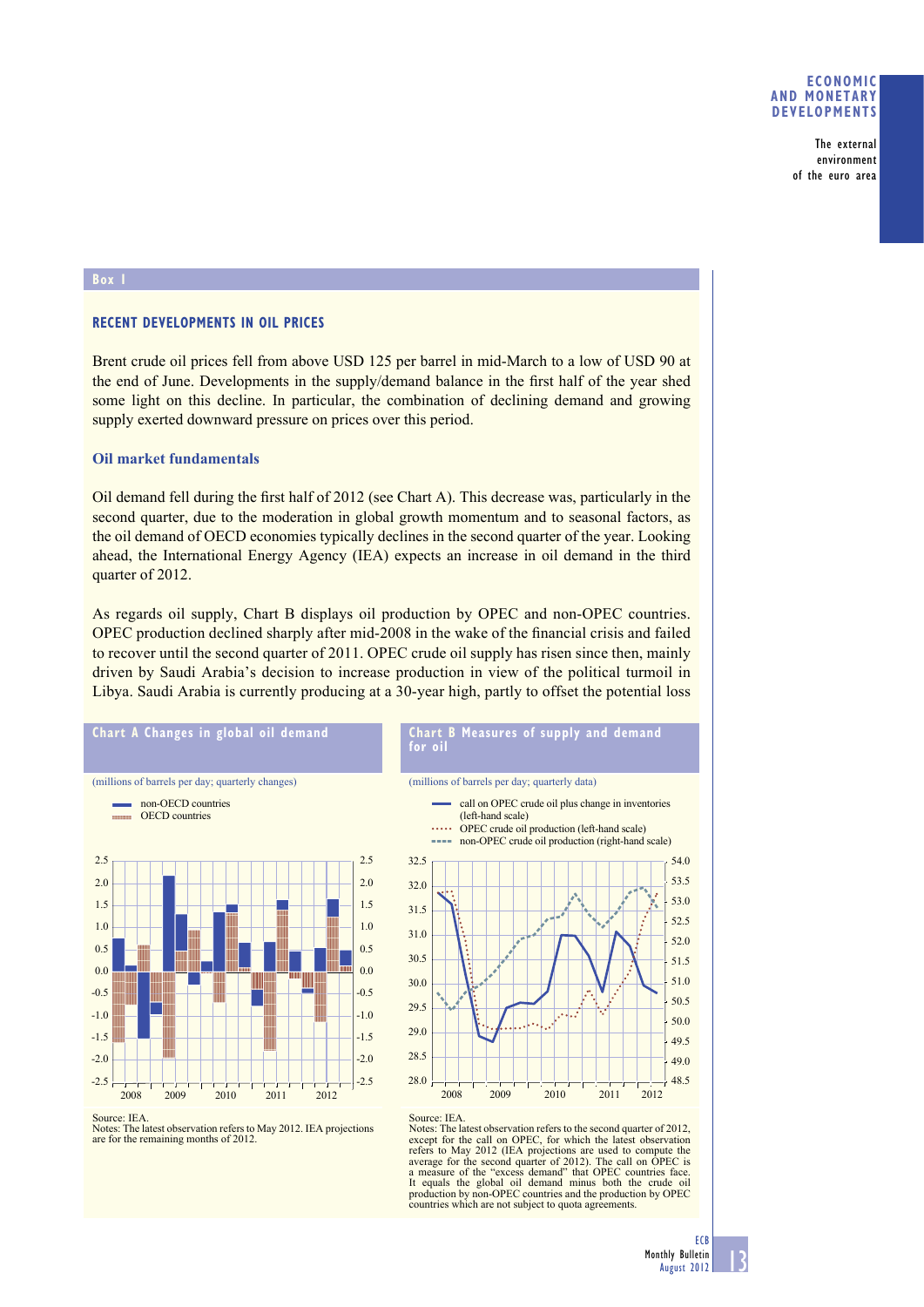

of Iranian oil resulting from the EU sanctions.<sup>1</sup> By contrast, non-OPEC production increased in the first quarter of 2012 and fell in the second, in parallel with oil prices.

Chart B also shows the development in the demand that OPEC countries face, measured by the call on OPEC crude oil plus the change in inventories. The call is the difference between global oil demand and oil supply by non-OPEC members.2 If the call is larger than OPEC crude oil production, as was the case from mid-2009 to the end of 2011, this means that producers are unable to fully meet the oil demand of the refineries, leading to a decline in crude oil inventories (see Chart C). By contrast, if the OPEC supply is larger than the call, as occurred in the first half of 2012, this means that producers are providing more oil than refineries demand, causing oil inventories to increase. Such a rise in inventories typically generates downward pressures on oil prices, as was the case from March to May 2012.

The large increase in oil supply has inevitably reduced OPEC countries' spare capacity. Current estimates of spare capacity point to a substantial reduction since mid-2011 (see Chart D). Most of this decline is due to the increased production by Saudi Arabia, the "swing producer" of the market. Current spare capacity is still above the pre-crisis level, however.

- 1 This decision by Saudi Arabia can be rationalised as the profit-maximising response of a monopolist facing changes in its residual demand. See Nakov, A. and Nuño, G., "Saudi Aramco and the Oil Market", *Working Paper Series,* No 1354, ECB, Frankfurt am Main, June 2011.
- 2 To be precise, the call also includes the production of NGLs by OPEC countries. NGLs are natural gas liquids, which are not subject to OPEC quota agreements.

14

ECB Monthly Bulletin August 2012